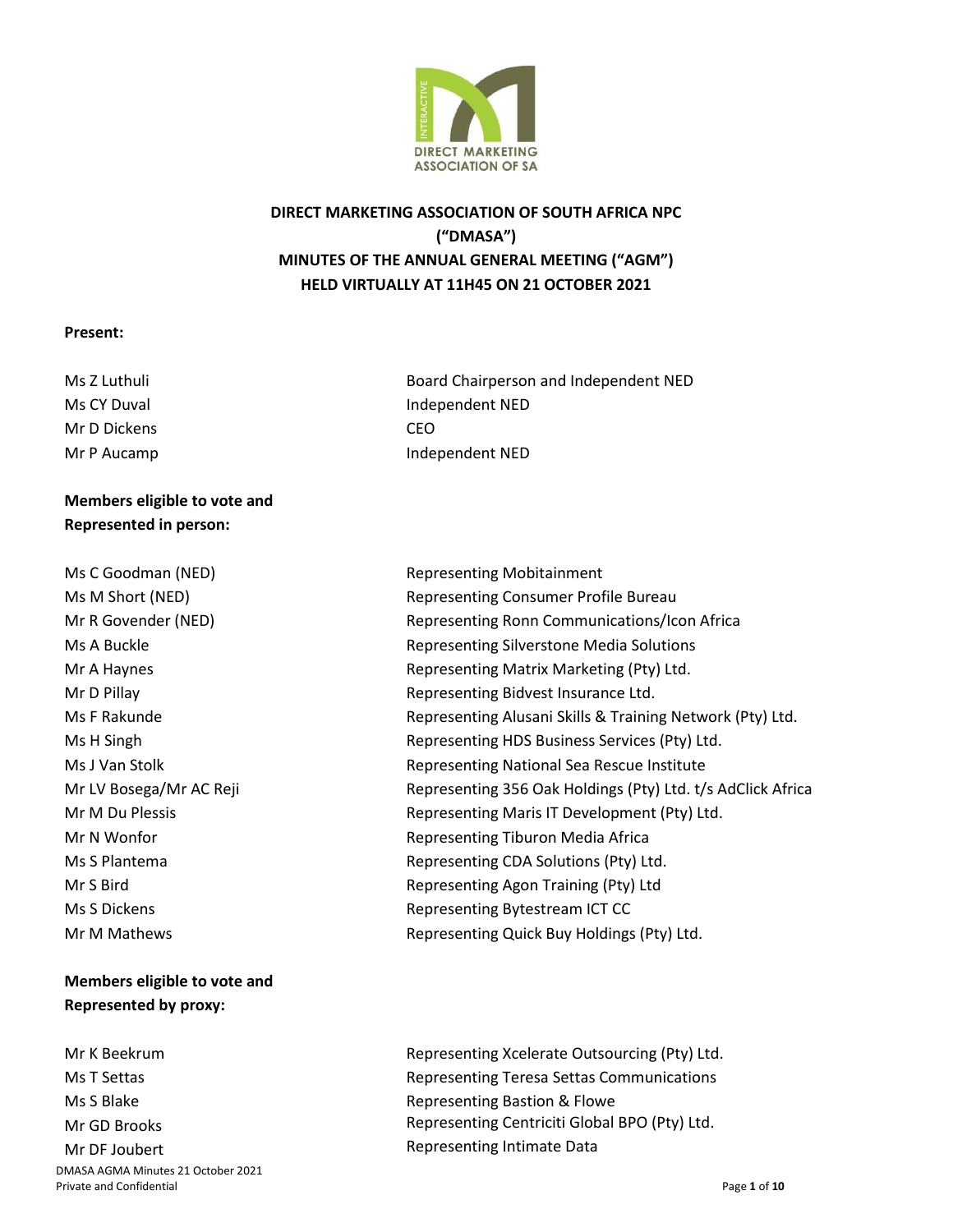| Mr. J Collison  | Representing Downes Murray International                    |
|-----------------|-------------------------------------------------------------|
| Mr D Joubert    | Representing Merpak Envelopes (Pty) Ltd.                    |
| Ms O Duvenhage  | Representing Amazing Vouchers (Pty) Ltd.                    |
| Mr W Mann       | Representing The Unlimited Group (Pty) Ltd.                 |
| Ms EH Haasbroek | <b>Representing Transunion Analytical Decision Services</b> |
| Ms E Jacobs     | Representing Truworths Ltd.                                 |
| Ms A Botha      | Representing 3-Way Marketing                                |
| Ms C Goodman    | <b>Representing Mobitainment</b>                            |
| Mr R Goldstone  | Representing Byteflow (Pty) Ltd.                            |
| Mr Q Muller     | Representing Directline Holdings (Pty) Ltd                  |
| Mr C Swart      | Representing The Foschini Retail Group (Pty) Ltd.           |
|                 |                                                             |

#### **In Attendance:**

| FluidRock Co Sec (Pty) Ltd - Secretariat |
|------------------------------------------|
| FluidRock Co Sec (Pty) Ltd               |
| FluidRock Co Sec (Pty) Ltd               |
| <b>DMASA</b>                             |
| <b>DMASA</b>                             |
| <b>Watermans Registered Auditors</b>     |
|                                          |

## **Apologies:**

Ms A Botha (NED) Ms A Botha (NED) and Mathematic Representing 3-Way Marketing

| <b>ITEM</b> | <b>DISCUSSION</b>                                                                                                                                                                                                                            |
|-------------|----------------------------------------------------------------------------------------------------------------------------------------------------------------------------------------------------------------------------------------------|
|             | <b>PART 1: ADMINISTRATION</b>                                                                                                                                                                                                                |
| 1.          | <b>WELCOME AND ATTENDANCE</b>                                                                                                                                                                                                                |
|             | The Chairperson, Ms Z Luthuli introduced herself and welcomed all members present.                                                                                                                                                           |
|             | The Chairperson requested that the Board members present, namely Mr D Dickens (CEO); Ms C Goodman; Ms<br>M Short; Ms C Duval; Mr R Govender; Mr P Aucamp also introduce themselves to the Members.                                           |
|             | Ms A Botha's apology was noted.                                                                                                                                                                                                              |
| 2.          | <b>CONFIRMATION OF QUORUM</b>                                                                                                                                                                                                                |
|             | It was noted that the attendance register was recorded electronically by the Secretariat as the AGM was held<br>virtually.                                                                                                                   |
|             | The Chairperson advised that in terms of the Company's memorandum of incorporation (or MOI), read together<br>with the Companies Act, a quorum is formed by at least ten (10) of the paid-up members being present in<br>person or by proxy. |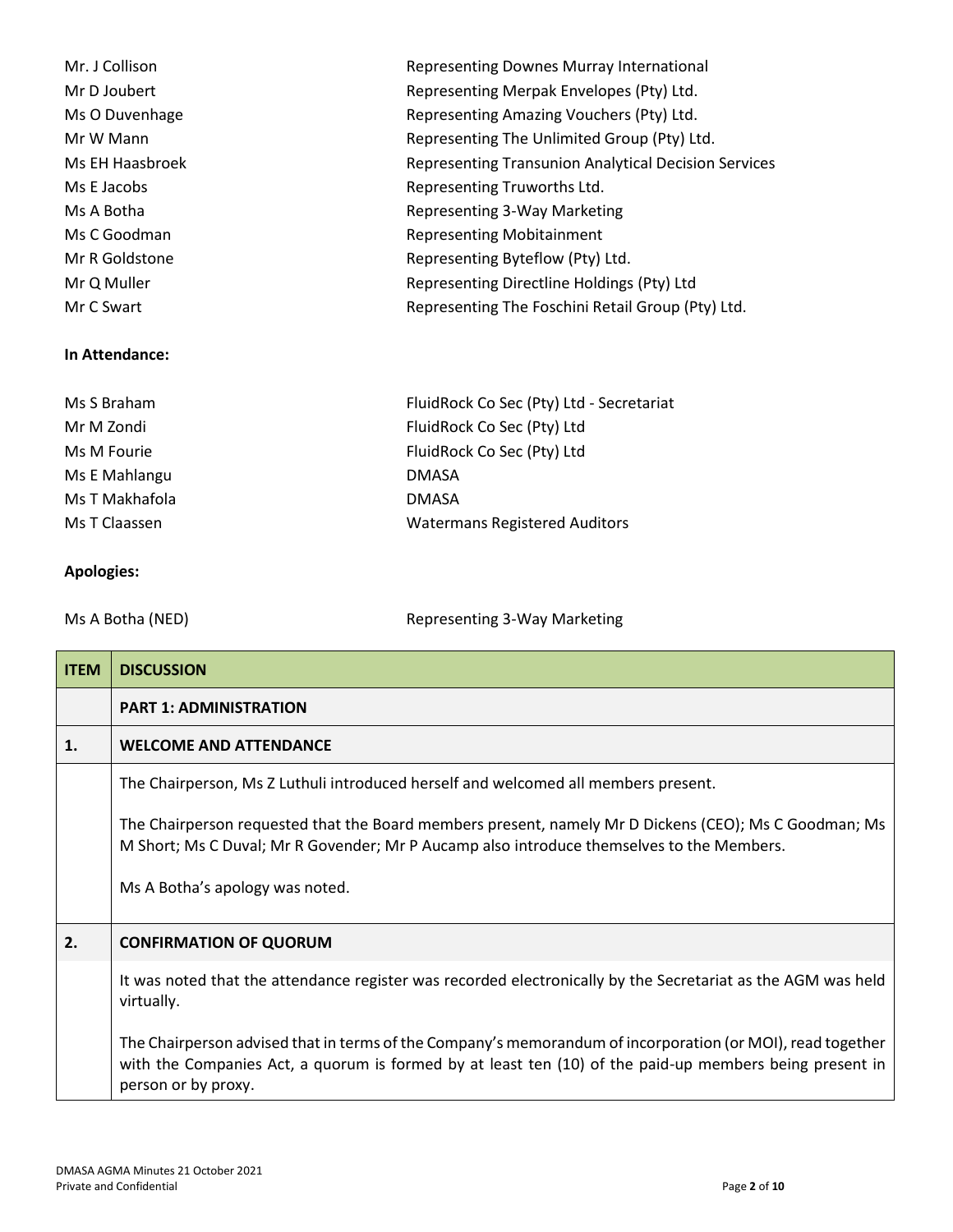| <b>ITEM</b> | <b>DISCUSSION</b>                                                                                                                                                                                                                                                                                                                                                                                                                                                                                                                                                           |
|-------------|-----------------------------------------------------------------------------------------------------------------------------------------------------------------------------------------------------------------------------------------------------------------------------------------------------------------------------------------------------------------------------------------------------------------------------------------------------------------------------------------------------------------------------------------------------------------------------|
|             | The Secretariat advised that there were 16 duly appointed member representatives present in person and 16<br>proxies had been received representing a further 16 members which amounted to a total of 32 members.                                                                                                                                                                                                                                                                                                                                                           |
|             | The Chairperson confirmed that the quorum requirements for the AGM had been met and that the AGM was<br>duly constituted.                                                                                                                                                                                                                                                                                                                                                                                                                                                   |
| 3.          | <b>CONFIRMATION OF DELIVERY OF NOTICE</b>                                                                                                                                                                                                                                                                                                                                                                                                                                                                                                                                   |
|             | The Chairperson confirmed that the notice, dated 30 September 2021, convening the meeting, the Director's<br>Report, the Auditors' Report, and the Audited Financial Statements (AFS) of the Company for the 12-month<br>period ended 28 February 2021, was circulated to the Members within the required statutory period, being<br>15 business days.                                                                                                                                                                                                                      |
| 4.          | <b>CHAIRPERSON'S ADDRESS</b>                                                                                                                                                                                                                                                                                                                                                                                                                                                                                                                                                |
|             | The Chairperson reported that the following changes in directorate had taken place during the financial year<br>under review:                                                                                                                                                                                                                                                                                                                                                                                                                                               |
|             | <b>New appointments:</b><br>i.                                                                                                                                                                                                                                                                                                                                                                                                                                                                                                                                              |
|             | Mr Paul Aucamp on 29 September 2021                                                                                                                                                                                                                                                                                                                                                                                                                                                                                                                                         |
|             | Mr Rajan Govender on 29 September 2021                                                                                                                                                                                                                                                                                                                                                                                                                                                                                                                                      |
|             | <b>Resignations:</b><br>ii.                                                                                                                                                                                                                                                                                                                                                                                                                                                                                                                                                 |
|             | Mr Wayne Mann on 8 October 2021<br>iii. Retirement:                                                                                                                                                                                                                                                                                                                                                                                                                                                                                                                         |
|             | Mr Veli Ngubane on 29 September 2021                                                                                                                                                                                                                                                                                                                                                                                                                                                                                                                                        |
|             | The Chairperson stated that 2020 had caught the world by surprise, economies of the world were disrupted,<br>and that the DMASA had seen and witnessed the dawning of a new normal. There was however an unspoken<br>hope for a better 2021. The DMASA had entered 2021 believing that it was better prepared to deal with life<br>post-pandemic, that it had established some form of rhythm in the later part of 2020. 2021 turned out to be<br>2020 on steroids. Many people had suffered great loss, but had also found resilience, connection and even<br>opportunity. |
|             | The POPI Act commencement date was 1 July 2020, and organisations were given a grace period to comply by<br>1 July 2021 and with it came many uncertainties to the industry. The industry continues to be unsettled as<br>further amendments and guidelines are being issued. In this regard, the Chairperson reminded all that the<br>DMASA was there for them. The CEO and the team were working tirelessly to try and weed out any ambiguities<br>pertaining to whatever communications are issued by the Information Regulator.                                         |
|             | The DMASA aimed to foster a good relationship with the Information Regulator's office which translates to full<br>representation by the DMASA.                                                                                                                                                                                                                                                                                                                                                                                                                              |
|             | The Chairperson thanked the CEO and the DMASA employees for their continued efforts and commitment in<br>2021. She further thanked the members for their continued support, despite tumultuous times. She expressed<br>that she was looking forward to seeing members at the prestigious Assegai Awards to be held on 11 <sup>th</sup> of                                                                                                                                                                                                                                   |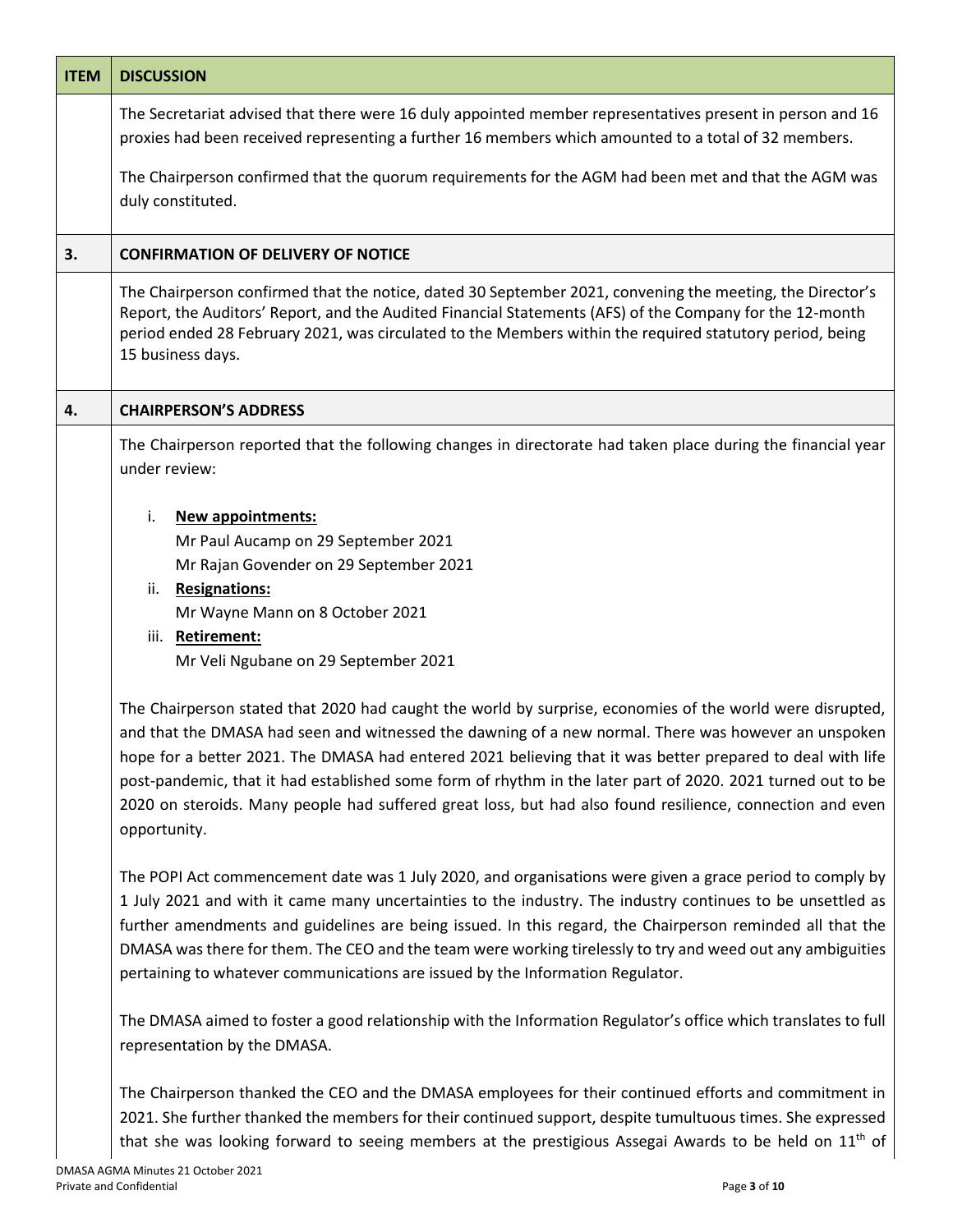| <b>ITEM</b> | <b>DISCUSSION</b>                                                                                                                                                                                                                                                                                                                                                                                                                                    |
|-------------|------------------------------------------------------------------------------------------------------------------------------------------------------------------------------------------------------------------------------------------------------------------------------------------------------------------------------------------------------------------------------------------------------------------------------------------------------|
|             | November 2021 at The Venue, Melrose Arch, where members' excellent work and achievements would be<br>celebrated.                                                                                                                                                                                                                                                                                                                                     |
| 5.          | <b>VOTING PROCEDURE</b>                                                                                                                                                                                                                                                                                                                                                                                                                              |
|             | The Chairperson advised that in terms of the MOI: -                                                                                                                                                                                                                                                                                                                                                                                                  |
|             | All members with voting rights, once they have paid their membership fee, have the right to vote, with the<br>vote on a poll, being calculated in respect to the category and size of their company: -                                                                                                                                                                                                                                               |
|             | Members designated as Individuals and Charity Organisations and SMEs (having from 1 to<br>49 employees) have 1 vote each;<br>Members designated as Corporates with $50 - 1000$ employees have 2 votes each;<br>٠<br>Members with over 1000 employees have 5 votes each.<br>٠                                                                                                                                                                         |
|             | The Members however agreed with the Chairperson's proposal that the votes be determined by a show of<br>hands, in which case 1 vote was to be exercised per member who is eligible to vote, present in person or by<br>proxy.                                                                                                                                                                                                                        |
|             | The Chairperson reminded those members who were present in person and had submitted a proxy, that they<br>refrain from voting as their proxy votes had already been accounted for.                                                                                                                                                                                                                                                                   |
|             | Members were further advised that:-                                                                                                                                                                                                                                                                                                                                                                                                                  |
|             | The ordinary resolutions tabled for adoption at the AGM must be supported by the majority (at least 51%) of<br>those present in person or by proxy. A decision would not be accepted if more than half the members present<br>in person or by proxy abstain from voting.                                                                                                                                                                             |
|             | The special resolution tabled for adoption at this AGM must be supported by at least seventy five percent (75%)<br>of the votes exercised on the special resolution, provided a quorum of the paid-up members are present in<br>person or by proxy. A decision would not be accepted if more than half the members present in person or by<br>proxy abstain from voting.                                                                             |
|             | The DMASA had retained the services of FluidRock CoSec (Pty) Ltd (the Secretariat) represented at the AGM by<br>Ms Marianne Fourie, Ms Shirley Braham and Mr Mbuso Zondi to act as scrutineers for the voting process. Ms<br>Marianne Fourie explained the process to be followed in members casting their vote on the virtual platform.                                                                                                             |
|             | <b>PART 2: PRESENTATON OF ANNUAL FINANCIAL STATEMENTS AND ORDINARY RESOLUTIONS</b>                                                                                                                                                                                                                                                                                                                                                                   |
| 6.          | PRESENTATION OF ANNUAL FINANCIAL STATEMENTS FYE 28 FEBRUARY 2021                                                                                                                                                                                                                                                                                                                                                                                     |
|             | The Chairperson advised that as required in terms of section 30 of the Companies Act No. 71 of 2008, as<br>amended, and Clause 16.3.1 of the DMASA's MOI, the annual financial statements of the Company,<br>incorporating the reports of the auditors and the directors for the financial year ended 28 February 2021, duly<br>approved by the Board, be presented to the Members by the CEO, with the assistance of the Auditor<br>representative. |
|             |                                                                                                                                                                                                                                                                                                                                                                                                                                                      |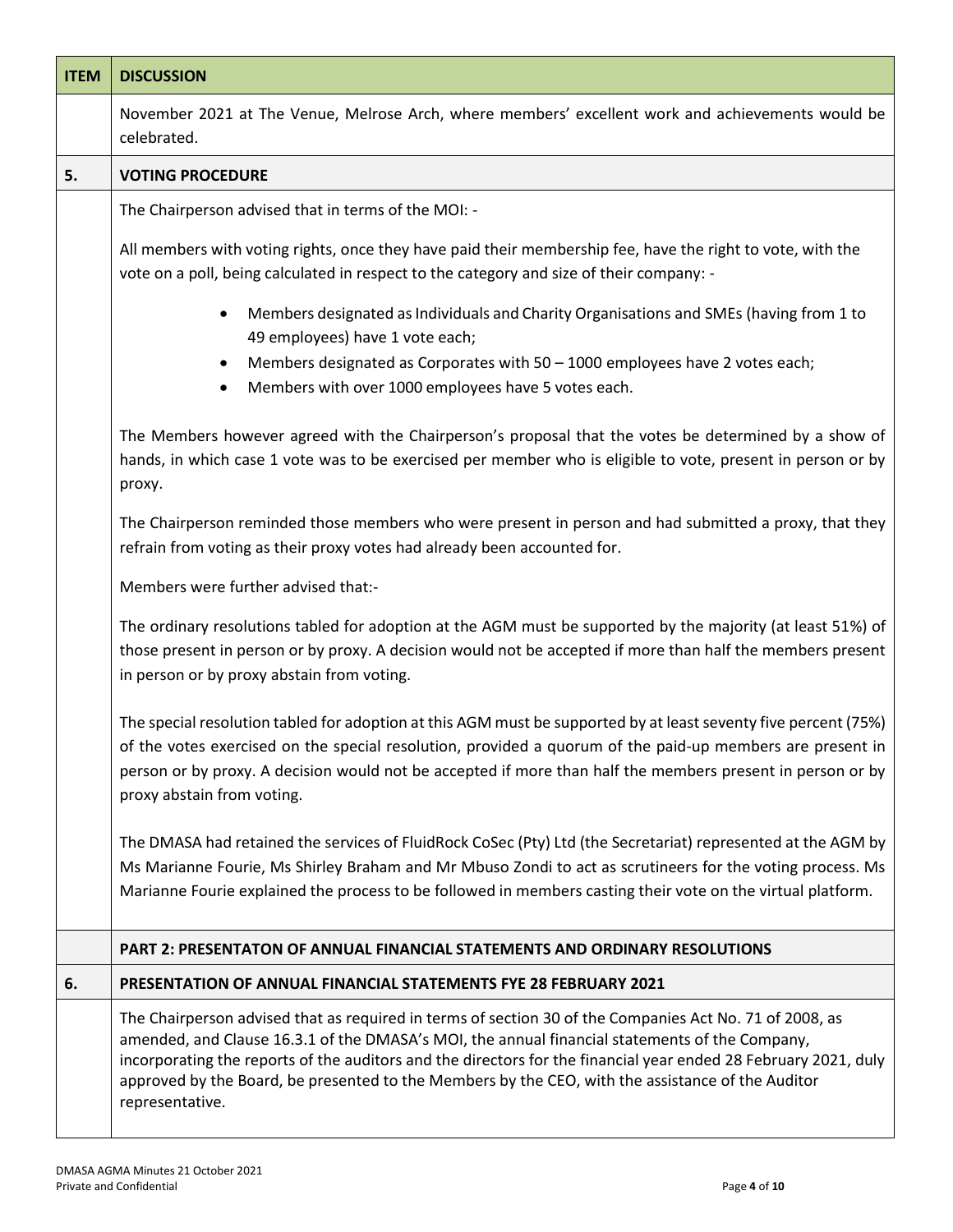| <b>ITEM</b> | <b>DISCUSSION</b>                                                                                                                                                                                                                                                                                                                                                                                                                                                                                                                                                                                                         |
|-------------|---------------------------------------------------------------------------------------------------------------------------------------------------------------------------------------------------------------------------------------------------------------------------------------------------------------------------------------------------------------------------------------------------------------------------------------------------------------------------------------------------------------------------------------------------------------------------------------------------------------------------|
|             | <b>ORDINARY RESOLUTIONS</b>                                                                                                                                                                                                                                                                                                                                                                                                                                                                                                                                                                                               |
|             | The Chairperson tabled the ordinary resolutions, which members took as being read.                                                                                                                                                                                                                                                                                                                                                                                                                                                                                                                                        |
| 7.          | <b>ORDINARY RESOLUTION 1: RE-APPOINTMENT OF INDEPENDENT AUDITORS</b>                                                                                                                                                                                                                                                                                                                                                                                                                                                                                                                                                      |
|             | The Chairperson advised that Section 90(3) of the Companies Act requires the designated auditor to meet the<br>criteria as set out in section 90(2) of the Act. Watermans Registered Auditors had indicated its willingness to<br>continue in office. The board of directors of DMASA were satisfied that both Watermans Registered Auditors<br>and the designated auditor, Ms T Aarons, meet all the relevant requirements. It was therefore proposed that<br>Watermans Registered Auditors and the designated auditor, Ms T Aarons be re-appointed the independent<br>Auditors of DMASA for the ensuing financial year. |
|             | <b>Outcome of voting:</b>                                                                                                                                                                                                                                                                                                                                                                                                                                                                                                                                                                                                 |
|             | On a show of hands and Proxies<br><b>For</b>                                                                                                                                                                                                                                                                                                                                                                                                                                                                                                                                                                              |
|             | 16<br>$14 = 30$ in total                                                                                                                                                                                                                                                                                                                                                                                                                                                                                                                                                                                                  |
|             | <b>Against</b>                                                                                                                                                                                                                                                                                                                                                                                                                                                                                                                                                                                                            |
|             | $\Omega$<br>$0 = 0$ in total<br><b>Abstain</b>                                                                                                                                                                                                                                                                                                                                                                                                                                                                                                                                                                            |
|             | 0<br>$2 = 2$ in total                                                                                                                                                                                                                                                                                                                                                                                                                                                                                                                                                                                                     |
|             | The Chairperson declared the passing of the Ordinary Resolution no.1 by the required 51% majority.                                                                                                                                                                                                                                                                                                                                                                                                                                                                                                                        |
| 8.          | <b>ORDINARY RESOLUTIONS 2: RE-ELECTION OF A THIRD OF THE NON-EXECUTIVE DIRECTORS</b>                                                                                                                                                                                                                                                                                                                                                                                                                                                                                                                                      |
|             | The Chairperson advised that:-                                                                                                                                                                                                                                                                                                                                                                                                                                                                                                                                                                                            |
|             | In accordance with the provisions of the Clause 8.5 of the DMASA's MOI, one third of the elected directors,<br>must retire from office at the AGM and may, if eligible and willing, offer themselves for re-election. In terms<br>hereof, Ms Annemie Botha and Ms Zinzile Luthuli were required to retire from office and had confirmed their<br>willingness to continue to serve as Non-Executive members of the Board.                                                                                                                                                                                                  |
|             | In terms of Clause 8.6 of the DMASA's MOI Directors shall be elected for three years to the Board and may be<br>eligible for a second three-year term after re-election by the members at the AGM. Thereafter, they are<br>required to step down from the Board for at least three years. It was confirmed that Ms Annemie Botha and<br>Ms Zinzile Luthuli terms of office fell within the afore-mentioned Board terms.                                                                                                                                                                                                   |
|             | <b>Ordinary Resolution no. 2.1</b>                                                                                                                                                                                                                                                                                                                                                                                                                                                                                                                                                                                        |
|             | It was therefore proposed that Ms A Botha be re-elected as a Non-Executive Director of the DMASA                                                                                                                                                                                                                                                                                                                                                                                                                                                                                                                          |
|             | <b>Outcome of voting:</b>                                                                                                                                                                                                                                                                                                                                                                                                                                                                                                                                                                                                 |
|             | On a show of hands and proxies                                                                                                                                                                                                                                                                                                                                                                                                                                                                                                                                                                                            |
|             | <u>For</u><br>14<br>$14 = 28$ in total                                                                                                                                                                                                                                                                                                                                                                                                                                                                                                                                                                                    |
|             | <b>Against</b>                                                                                                                                                                                                                                                                                                                                                                                                                                                                                                                                                                                                            |
|             | $0 = 0$ in total<br>0                                                                                                                                                                                                                                                                                                                                                                                                                                                                                                                                                                                                     |
|             | <b>Abstain</b>                                                                                                                                                                                                                                                                                                                                                                                                                                                                                                                                                                                                            |
|             | $2 = 4$ in total<br>2                                                                                                                                                                                                                                                                                                                                                                                                                                                                                                                                                                                                     |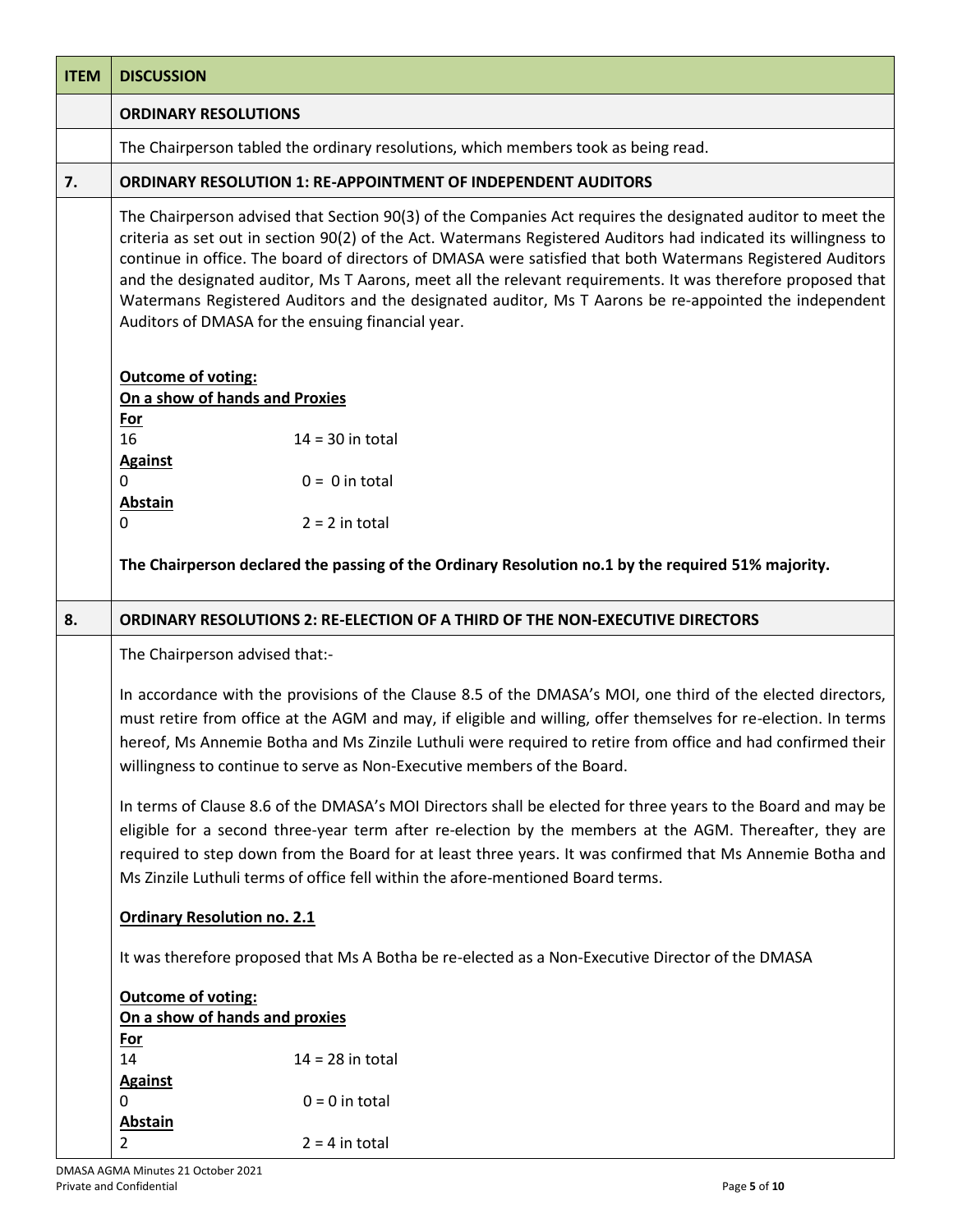| <b>ITEM</b> | <b>DISCUSSION</b>                                                                                                                                                                                                                                                                                                                                                                                                                                                                                                                                                                                                                                      |
|-------------|--------------------------------------------------------------------------------------------------------------------------------------------------------------------------------------------------------------------------------------------------------------------------------------------------------------------------------------------------------------------------------------------------------------------------------------------------------------------------------------------------------------------------------------------------------------------------------------------------------------------------------------------------------|
|             | The Chairperson declared the passing of the Ordinary Resolution no.2.1 by the required 51% majority.                                                                                                                                                                                                                                                                                                                                                                                                                                                                                                                                                   |
|             | <b>Ordinary Resolution no. 2.2</b>                                                                                                                                                                                                                                                                                                                                                                                                                                                                                                                                                                                                                     |
|             | It was therefore proposed that Ms. Z Luthuli be re-elected as a Non-Executive Director of the DMASA                                                                                                                                                                                                                                                                                                                                                                                                                                                                                                                                                    |
|             | <b>Outcome of voting:</b><br>On a show of hands and Proxies                                                                                                                                                                                                                                                                                                                                                                                                                                                                                                                                                                                            |
|             | <b>For</b>                                                                                                                                                                                                                                                                                                                                                                                                                                                                                                                                                                                                                                             |
|             | 14<br>$13 = 27$ in total                                                                                                                                                                                                                                                                                                                                                                                                                                                                                                                                                                                                                               |
|             | <b>Against</b>                                                                                                                                                                                                                                                                                                                                                                                                                                                                                                                                                                                                                                         |
|             | $0 = 0$ in total<br>0                                                                                                                                                                                                                                                                                                                                                                                                                                                                                                                                                                                                                                  |
|             | <b>Abstain</b>                                                                                                                                                                                                                                                                                                                                                                                                                                                                                                                                                                                                                                         |
|             | $\mathbf{1}$<br>$3 = 4$ in total                                                                                                                                                                                                                                                                                                                                                                                                                                                                                                                                                                                                                       |
|             | It was noted that 1 member had refrained from voting on this ordinary resolution.                                                                                                                                                                                                                                                                                                                                                                                                                                                                                                                                                                      |
|             | The Chairperson declared the passing of the Ordinary Resolution no.2.2 by the required 51% majority.                                                                                                                                                                                                                                                                                                                                                                                                                                                                                                                                                   |
| 9.          | <b>ORDINARY RESOLUTIONS 3: ELECTION OF TWO NEW NON-EXECUTIVE DIRECTORS</b>                                                                                                                                                                                                                                                                                                                                                                                                                                                                                                                                                                             |
|             | The Chairperson advised that:-                                                                                                                                                                                                                                                                                                                                                                                                                                                                                                                                                                                                                         |
|             | In accordance with the provisions of the Clause 7.6 of the DMASA's MOI, upon any vacancy occurring in the<br>Board prior to the next AGM, the vacancy in question may be filled by a person appointed by the Board. Any<br>Director appointed as such by the Board shall remain a Director until the first AGM after his appointment at the<br>conclusion of which his directorship shall terminate unless he is duly nominated and re-elected by Members. If<br>he is re- elected at the AGM, he shall be deemed to have served one (1) year as a director and shall be entitled<br>to serve a further two (2) years and be eligible for re-election. |
|             | In accordance with the provisions of the Clause 7.5 of the DMASA's MOI, prior to the appointment as a Director<br>of the Association, every person nominated by members shall signify his acceptance of such nomination by<br>signing and delivering a written consent letter to the office of the Company. Board members will consider such<br>nomination for appointment. If appointed, such nominee shall remain a director until the first AGM after his<br>appointment.                                                                                                                                                                           |
|             | Mr Paul Aucamp and Mr Rajan Govender have complied with the abovementioned requirements and confirmed<br>their willingness to serve as Non-Executive Directors of the DMASA.                                                                                                                                                                                                                                                                                                                                                                                                                                                                           |
|             | <b>Ordinary Resolution no. 3.1</b>                                                                                                                                                                                                                                                                                                                                                                                                                                                                                                                                                                                                                     |
|             | It was therefore proposed that Mr Paul Aucamp be elected as a Non-Executive Director of the DMASA.                                                                                                                                                                                                                                                                                                                                                                                                                                                                                                                                                     |
|             |                                                                                                                                                                                                                                                                                                                                                                                                                                                                                                                                                                                                                                                        |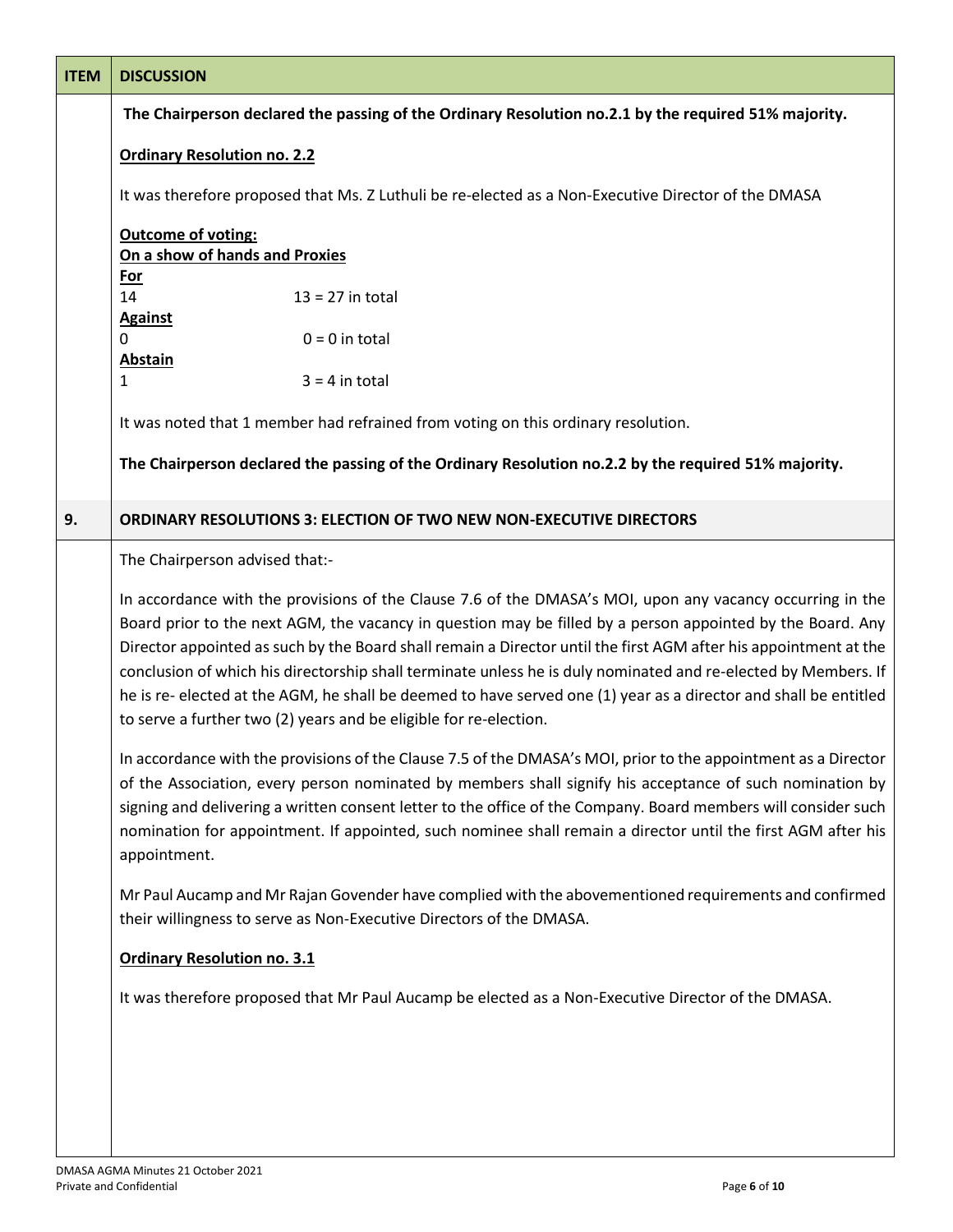| <b>ITEM</b> | <b>DISCUSSION</b>                                                                                                                                                                                                                                                           |
|-------------|-----------------------------------------------------------------------------------------------------------------------------------------------------------------------------------------------------------------------------------------------------------------------------|
|             | <b>Outcome of voting:</b>                                                                                                                                                                                                                                                   |
|             | On a show of hands and Proxies                                                                                                                                                                                                                                              |
|             | <b>For</b>                                                                                                                                                                                                                                                                  |
|             | 13<br>$13 = 26$ in total                                                                                                                                                                                                                                                    |
|             | <b>Against</b>                                                                                                                                                                                                                                                              |
|             | $0 = 0$ in total<br>$\Omega$                                                                                                                                                                                                                                                |
|             | <b>Abstain</b>                                                                                                                                                                                                                                                              |
|             | 3<br>$3 = 6$ in total                                                                                                                                                                                                                                                       |
|             | The Chairperson declared the passing of the Ordinary Resolution no. 3.1 by the required 51% majority.                                                                                                                                                                       |
|             | <b>Ordinary Resolution no. 3.2</b>                                                                                                                                                                                                                                          |
|             | It was therefore proposed that Mr Rajan Govender be elected as a Non-Executive Director of the DMASA.                                                                                                                                                                       |
|             | Outcome of voting:                                                                                                                                                                                                                                                          |
|             | On a show of hands and Proxies                                                                                                                                                                                                                                              |
|             | <b>For</b>                                                                                                                                                                                                                                                                  |
|             | 13<br>$13 = 26$ in total                                                                                                                                                                                                                                                    |
|             | <b>Against</b>                                                                                                                                                                                                                                                              |
|             | $0 = 0$ in total<br>$\Omega$                                                                                                                                                                                                                                                |
|             | <b>Abstain</b><br>$\overline{2}$<br>$3 = 5$ in total                                                                                                                                                                                                                        |
|             | It was noted that 1 member had refrained from voting on this ordinary resolution.                                                                                                                                                                                           |
|             | The Chairperson declared the passing of the Ordinary Resolution no. 3.2 by the required 51% majority.                                                                                                                                                                       |
| 10.         | <b>ORDINARY RESOLUTION 4: SIGNING AUTHORITY</b>                                                                                                                                                                                                                             |
|             | The Chairperson proposed that Mr D Dickens, the CEO of the DMASA, be authorised to do all such things and sign<br>all such documents as are required to give effect to the all the tabled ordinary and special resolutions and validly<br>passed by the members at the AGM. |
|             | <b>Outcome of voting:</b><br>On a show of hands and Proxies                                                                                                                                                                                                                 |
|             | <u>For</u>                                                                                                                                                                                                                                                                  |
|             | 13<br>$14 = 27$ in total                                                                                                                                                                                                                                                    |
|             | <b>Against</b>                                                                                                                                                                                                                                                              |
|             | $0 = 0$ in total<br>0                                                                                                                                                                                                                                                       |
|             | <b>Abstain</b>                                                                                                                                                                                                                                                              |
|             | $2 = 4$ in total<br>$\overline{2}$                                                                                                                                                                                                                                          |
|             | It was noted that 1 member had refrained from voting on this ordinary resolution.                                                                                                                                                                                           |
|             | The Chairperson declared the passing of the Ordinary Resolution no. 4 by the required 51% majority.                                                                                                                                                                         |
|             |                                                                                                                                                                                                                                                                             |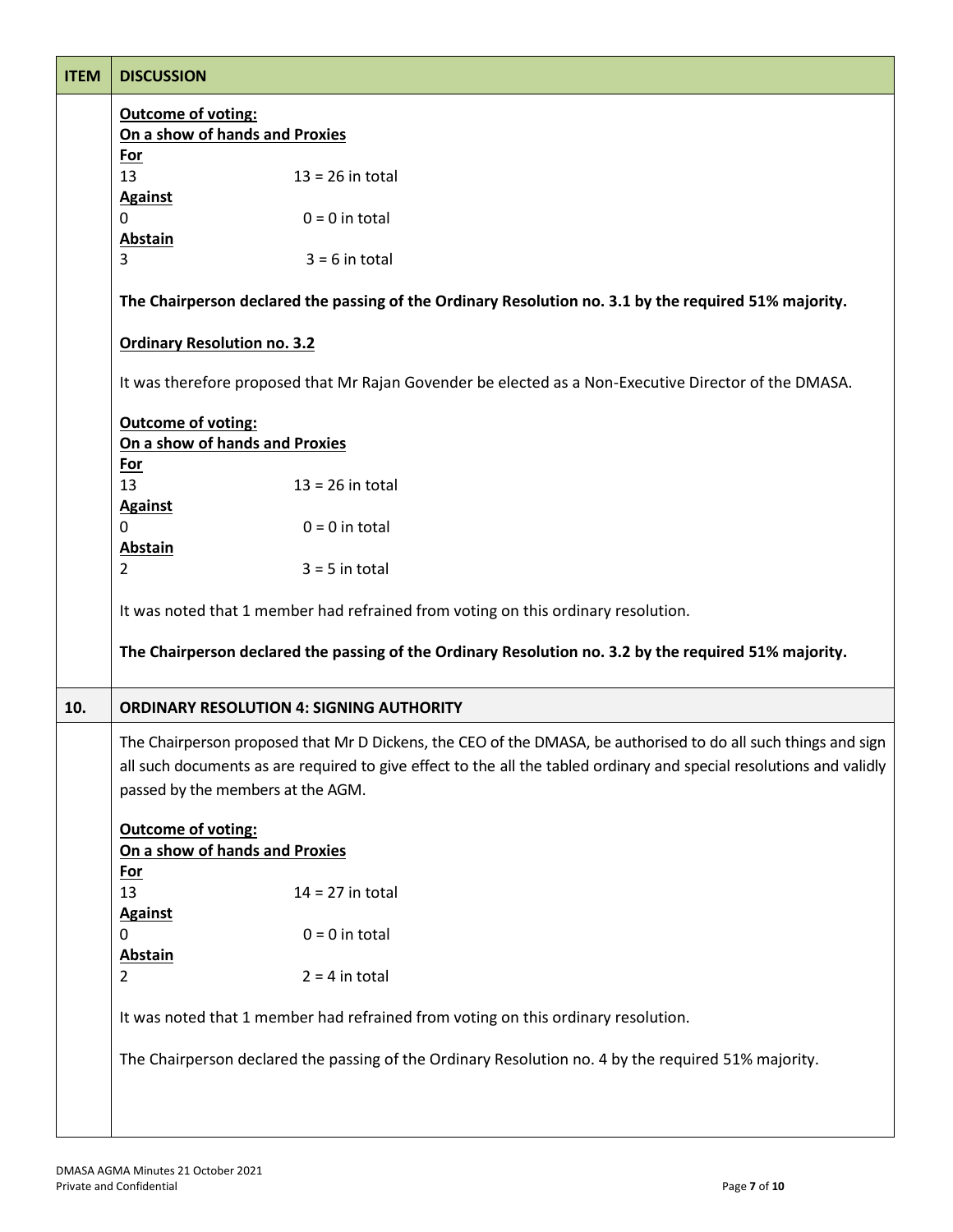| <b>ITEM</b> | <b>DISCUSSION</b>                                                                                                                                                                                                                                                                                                                                                                                                                                                                                                                                                                                                                                                     |
|-------------|-----------------------------------------------------------------------------------------------------------------------------------------------------------------------------------------------------------------------------------------------------------------------------------------------------------------------------------------------------------------------------------------------------------------------------------------------------------------------------------------------------------------------------------------------------------------------------------------------------------------------------------------------------------------------|
|             | <b>PART 3: SPECIAL RESOLUTION</b>                                                                                                                                                                                                                                                                                                                                                                                                                                                                                                                                                                                                                                     |
|             | The Chairperson tabled the undermentioned special resolution, which members took as read.                                                                                                                                                                                                                                                                                                                                                                                                                                                                                                                                                                             |
| 11.         | SPECIAL RESOLUTION: RATIFICATION OF BOARD                                                                                                                                                                                                                                                                                                                                                                                                                                                                                                                                                                                                                             |
|             | The Chairperson advised that the special resolution, in terms of Section 20 (2) of the Companies Act, provides<br>for in the instance when a company's MOI limits, restricts or qualifies the purposes, powers or activities of that<br>Company, or limits the authority of the directors to perform an act on behalf of the company, the members, by<br>special resolution, may ratify any action by the company or the directors that is inconsistent with any such limit,<br>restriction or qualification, subject to subsection (3), which reads an action contemplated in subsection (2) may<br>not be ratified if it is in contravention of this Companies Act. |
|             | As advised at the commencement of the AGM, Mr Wayne Mann had subsequently resigned as a Non-Executive<br>Director of the DMASA on the 8 <sup>th</sup> of October 2021 (after the issue of the AGM notice) hence the amendment<br>of the proposed special resolution, namely :-                                                                                                                                                                                                                                                                                                                                                                                        |
|             | <b>Special Resolution</b>                                                                                                                                                                                                                                                                                                                                                                                                                                                                                                                                                                                                                                             |
|             | It was therefore proposed that the Board's decision for Ms Christiane Yvonne Duval, whose term of office had<br>expired in terms of Clause no 8.6 of the MOI, to remain on the Board as a Non-Executive Director until the<br>holding of the next AGM, in order that she may have the opportunity of transferring her skills and industry<br>knowledge to the remaining Board members and that thereafter she will step down from the Board at the<br>next AGM, be ratified.                                                                                                                                                                                          |
|             | <b>Outcome of voting:</b>                                                                                                                                                                                                                                                                                                                                                                                                                                                                                                                                                                                                                                             |
|             | On a show of hands and Proxies<br>For                                                                                                                                                                                                                                                                                                                                                                                                                                                                                                                                                                                                                                 |
|             | 13<br>$12 = 25$ in total<br><b>Against</b>                                                                                                                                                                                                                                                                                                                                                                                                                                                                                                                                                                                                                            |
|             | $1 = 1$ in total<br>0                                                                                                                                                                                                                                                                                                                                                                                                                                                                                                                                                                                                                                                 |
|             | <b>Abstain</b><br>$3 = 4$ in total<br>1                                                                                                                                                                                                                                                                                                                                                                                                                                                                                                                                                                                                                               |
|             | It was noted that 2 members had refrained from voting on this ordinary resolution.                                                                                                                                                                                                                                                                                                                                                                                                                                                                                                                                                                                    |
|             | The Chairperson declared the passing of the Special Resolution by the required 75% majority.                                                                                                                                                                                                                                                                                                                                                                                                                                                                                                                                                                          |
|             | <b>PART 4: ANY OTHER BUSINESS TO BE DEALT WITH AT THE AGM</b>                                                                                                                                                                                                                                                                                                                                                                                                                                                                                                                                                                                                         |
| 12.         | <b>GENERAL</b>                                                                                                                                                                                                                                                                                                                                                                                                                                                                                                                                                                                                                                                        |
|             | There were no further items raised for discussion under General.                                                                                                                                                                                                                                                                                                                                                                                                                                                                                                                                                                                                      |
|             |                                                                                                                                                                                                                                                                                                                                                                                                                                                                                                                                                                                                                                                                       |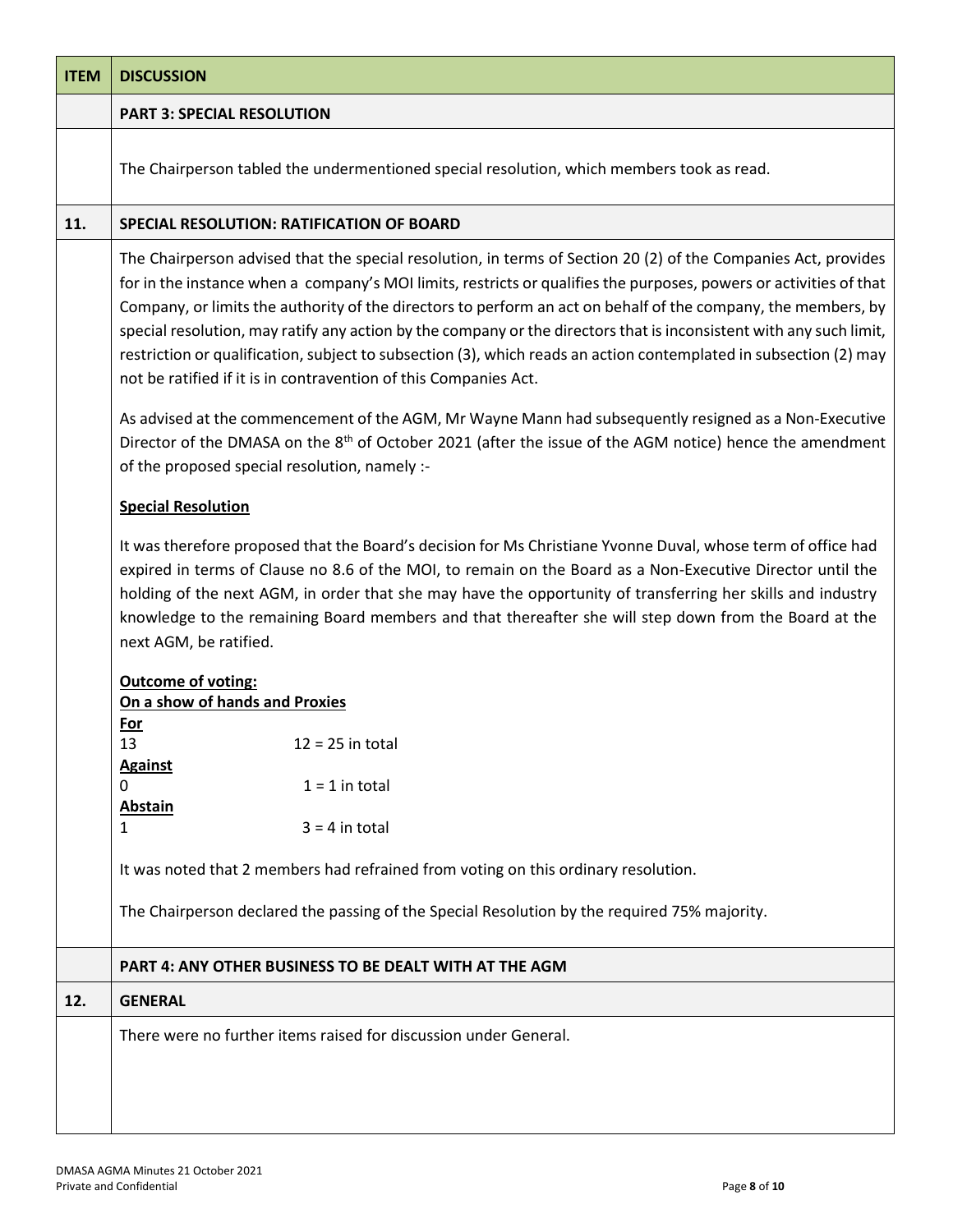| <b>ITEM</b> | <b>DISCUSSION</b>                                                                                                                                                                                                                                                                                                                                                                                                                                                                                                                                                                                                                                                                                                                                                                                                                                                                                                                                                                                                                                                                                                                                                                                                                                                                                                                                                                                                                                                                                                                                                                                                                                                                                                                                                                                                                                                                                                                                           |
|-------------|-------------------------------------------------------------------------------------------------------------------------------------------------------------------------------------------------------------------------------------------------------------------------------------------------------------------------------------------------------------------------------------------------------------------------------------------------------------------------------------------------------------------------------------------------------------------------------------------------------------------------------------------------------------------------------------------------------------------------------------------------------------------------------------------------------------------------------------------------------------------------------------------------------------------------------------------------------------------------------------------------------------------------------------------------------------------------------------------------------------------------------------------------------------------------------------------------------------------------------------------------------------------------------------------------------------------------------------------------------------------------------------------------------------------------------------------------------------------------------------------------------------------------------------------------------------------------------------------------------------------------------------------------------------------------------------------------------------------------------------------------------------------------------------------------------------------------------------------------------------------------------------------------------------------------------------------------------------|
| 12.1        | <b>CEO REPORT - PRESENTATION BY THE CEO</b>                                                                                                                                                                                                                                                                                                                                                                                                                                                                                                                                                                                                                                                                                                                                                                                                                                                                                                                                                                                                                                                                                                                                                                                                                                                                                                                                                                                                                                                                                                                                                                                                                                                                                                                                                                                                                                                                                                                 |
|             | Mr D Dickens gave a brief presentation and the following salient points were highlighted:-<br>The DMASA brand should adapt, be agile in the changing COVID-19 environment.<br>a.<br>The DNC improved over the year.<br>b.<br>DMASA managed to organise the Assegai Awards despite the COVID-19 environment.<br>c.<br>The DMASA new look Online Academy was launched in 2021.<br>d.<br>The development of DPCP was started and tested via a soft launch in 2021.<br>e.<br>f.<br>DMASA achieved financial success amongst others by:<br>Ensuring that budget was a key focus as companies felt the impact of COVID-19.<br>İ.<br>ii. Maintaining the cash flow.<br>iii. Focused attention, specifically on expenses to the benefit and protection of the core stakeholders.<br>DMASA produced guiding principles from industry experts to assist Members.<br>g.<br>There was focused spending and resource targeting on the following three new products:-<br>i.<br>The new Assegai Awards Applications.<br>ii. The launch of the new Individual membership category.<br>iii. Training with e-STUDY.<br>There was significant spend on PoPIA in order for DMASA to comply with the Act.<br>h.<br>For 2022, the focus will be on the following:<br>i.<br>The growth of the business.<br>i.<br>ii.<br>Leading the PoPIA lobby efforts on behalf of members and their interests to ensure a safe and<br>thriving direct marketing sector.<br>Improving online professional training.<br>iii.<br>Changing of habits towards a healthy direct marketing ecosystem.<br>iv.<br>Developing an industry code that holds Direct Marketers to a high professional standard, which is<br>v.<br>recognised by the Information Regulator and the global community.<br>The CEO then echoed the Chairperson's sentiments and thanked members for their valued support. He also<br>thanked the Chairperson, the DMASA Board and the DMASA team members for their contributions. |
|             | <b>PART 5: CLOSING</b>                                                                                                                                                                                                                                                                                                                                                                                                                                                                                                                                                                                                                                                                                                                                                                                                                                                                                                                                                                                                                                                                                                                                                                                                                                                                                                                                                                                                                                                                                                                                                                                                                                                                                                                                                                                                                                                                                                                                      |
| 13.         | <b>COMMUNICATION OF VOTING RESULTS</b>                                                                                                                                                                                                                                                                                                                                                                                                                                                                                                                                                                                                                                                                                                                                                                                                                                                                                                                                                                                                                                                                                                                                                                                                                                                                                                                                                                                                                                                                                                                                                                                                                                                                                                                                                                                                                                                                                                                      |
|             | The Chairperson confirmed that the voting results had been disclosed under agenda items no. $7 - 11$<br>(inclusive).                                                                                                                                                                                                                                                                                                                                                                                                                                                                                                                                                                                                                                                                                                                                                                                                                                                                                                                                                                                                                                                                                                                                                                                                                                                                                                                                                                                                                                                                                                                                                                                                                                                                                                                                                                                                                                        |
| 14.         | <b>CLOSURE OF MEETING</b>                                                                                                                                                                                                                                                                                                                                                                                                                                                                                                                                                                                                                                                                                                                                                                                                                                                                                                                                                                                                                                                                                                                                                                                                                                                                                                                                                                                                                                                                                                                                                                                                                                                                                                                                                                                                                                                                                                                                   |
|             | There being no further business to discuss, the Chairperson thanked everyone for their attendance and<br>declared the AGM closed at 13h00.                                                                                                                                                                                                                                                                                                                                                                                                                                                                                                                                                                                                                                                                                                                                                                                                                                                                                                                                                                                                                                                                                                                                                                                                                                                                                                                                                                                                                                                                                                                                                                                                                                                                                                                                                                                                                  |